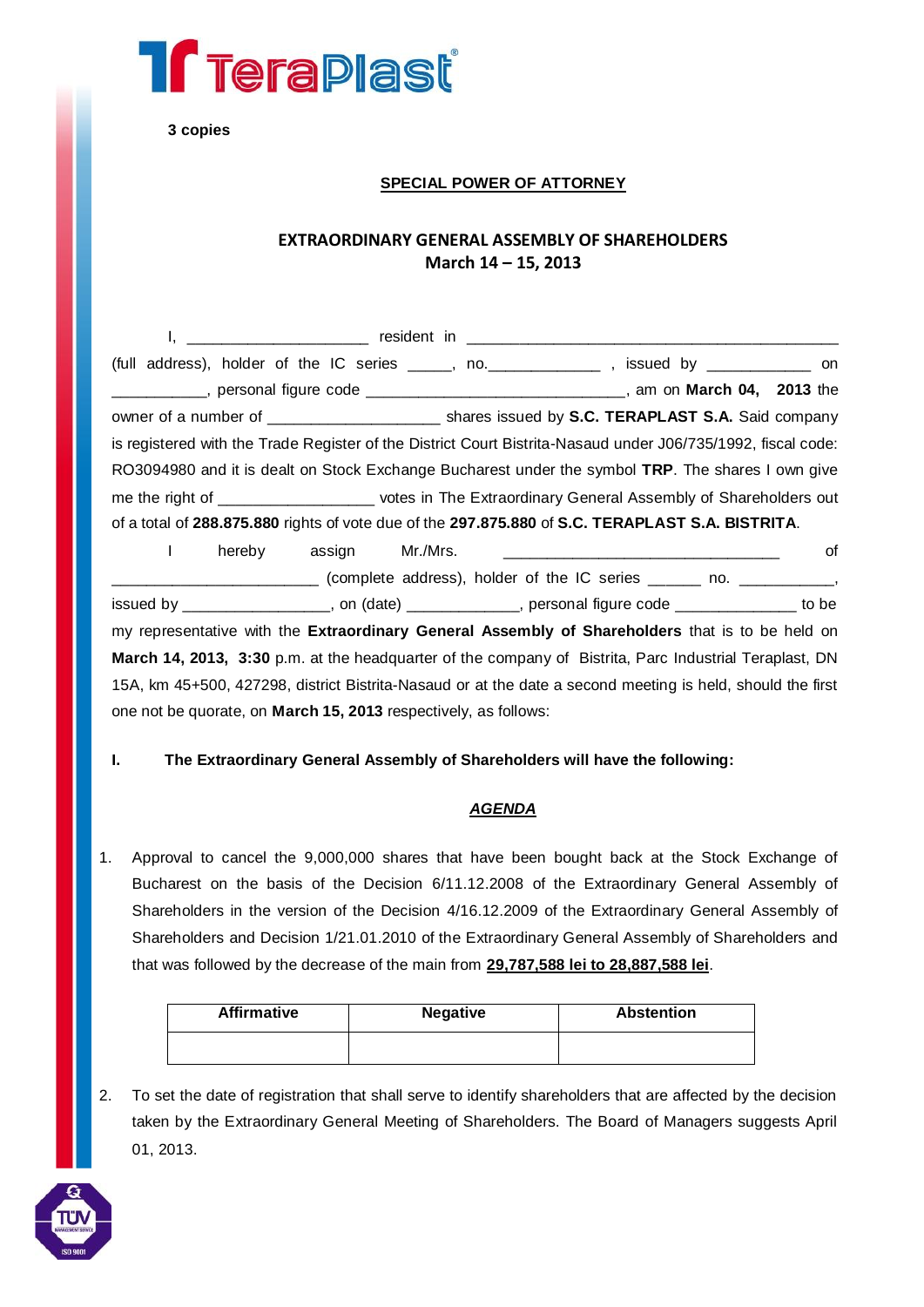| <b>Affirmative</b> | <b>Negative</b> | <b>Abstention</b> |  |  |
|--------------------|-----------------|-------------------|--|--|
|                    |                 |                   |  |  |

3. To mandate the chairman of the Board of Managers to sign the Decision of the Extraordinary General Meeting of Shareholders as well as the actualized Memorandum of the company on behalf of all shareholders present at the meeting.

| <b>Affirmative</b> | <b>Negative</b> | <b>Abstention</b> |  |  |
|--------------------|-----------------|-------------------|--|--|
|                    |                 |                   |  |  |

4. To mandate Mrs. Ioana-Teodora Boldor, legal advisor of the company, holder of the IC series X.B. no. 205759, issued by the Police of Bistrita on January 19, 2007, to carry out all formalities concerning the registration of the Decision of the Extraordinary General Meeting of Shareholders and the actualized Memorandum of the company with the Trade Register of the District Court Bistrita-Nasaud and its publication in the Official Gazette of Romania, part IV.

| <b>Affirmative</b> | <b>Negative</b> | <b>Abstention</b> |  |  |
|--------------------|-----------------|-------------------|--|--|
|                    |                 |                   |  |  |

## **Notice: Please, mark the box of your vote with an "X". Leave the other boxes blank.**

I hereby assign my representative with full authority to vote on issues that have not been identified and entered on the agenda until now in compliance with valid legal provisions.

This special power of attorney contains information in compliance to Act 297/2004 concerning the finance market, the C.N.V.M. Rules no. 1/2006 in the version of C.N.V.M. Rules no. 31/2006, as well as C.N.V.M Rules no. 6/2009. This power of attorney is signed and stamped by the authorizing shareholder. The authorizing shareholder shall fill in all boxes of the special power of attorney.

**The special power of attorney is issued in 3 original copies**: one copy stays with the authorizing assignee, one is given to the mandatary and one copy stays with the head office of **S.C.TERAPLAST S.A.**  until **March 12, 2013, 3:30 p.m.**

**Should the Extraordinary General Assembly of Shareholders not be quorate on March 14, 2013, this ballot card stays valid for the second meeting of the Extraordinary General Assembly of Shareholders that is scheduled to take place on March 15, 2013.**

Date of issue of the power of attorney: \_\_

Name and given name: